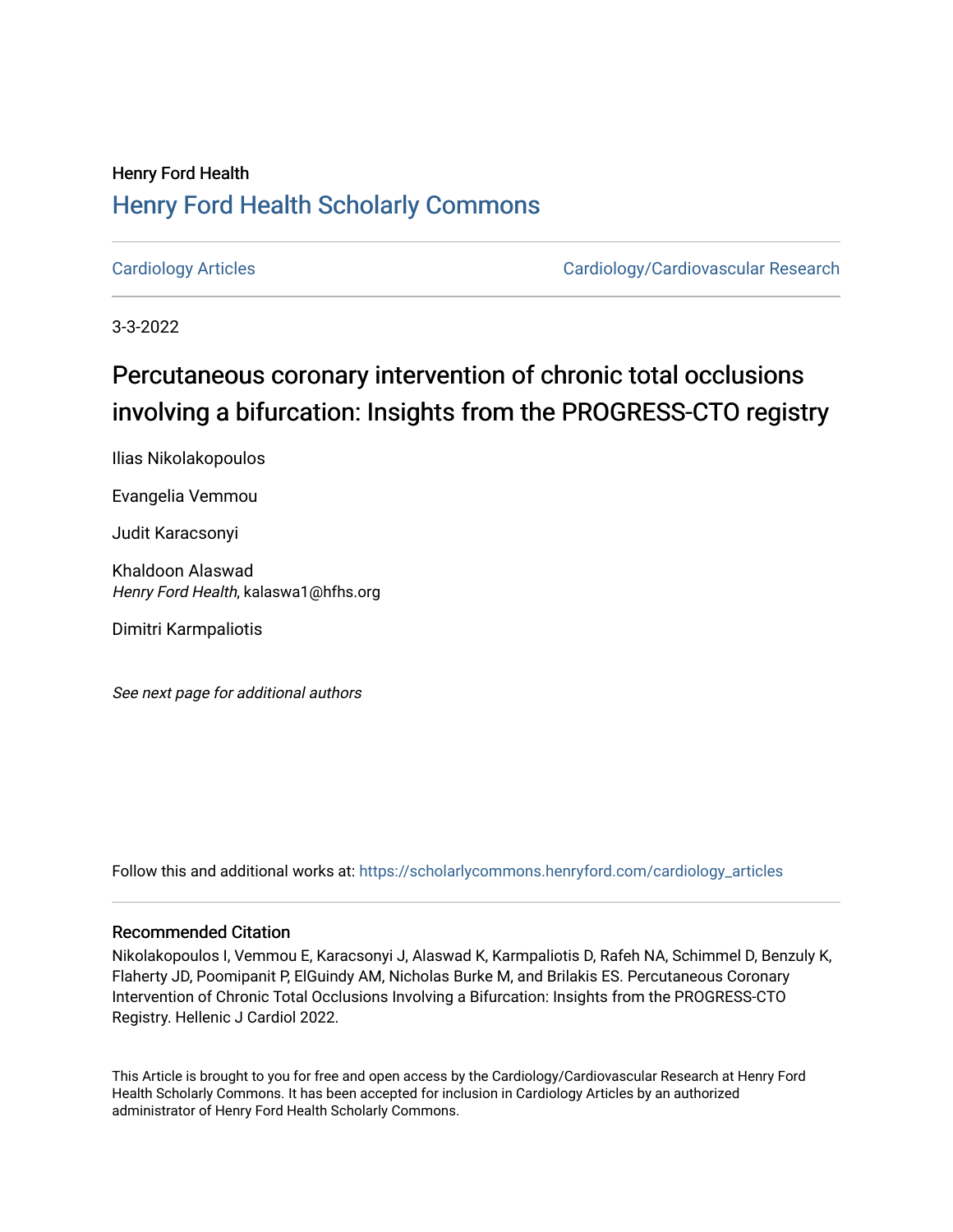### Authors

Ilias Nikolakopoulos, Evangelia Vemmou, Judit Karacsonyi, Khaldoon Alaswad, Dimitri Karmpaliotis, Nidal Abi Rafeh, Daniel Schimmel, Keith Benzuly, James D. Flaherty, Paul Poommipanit, Ahmed M. ElGuindy, M. Nicholas Burke, and Emmanouil S. Brilakis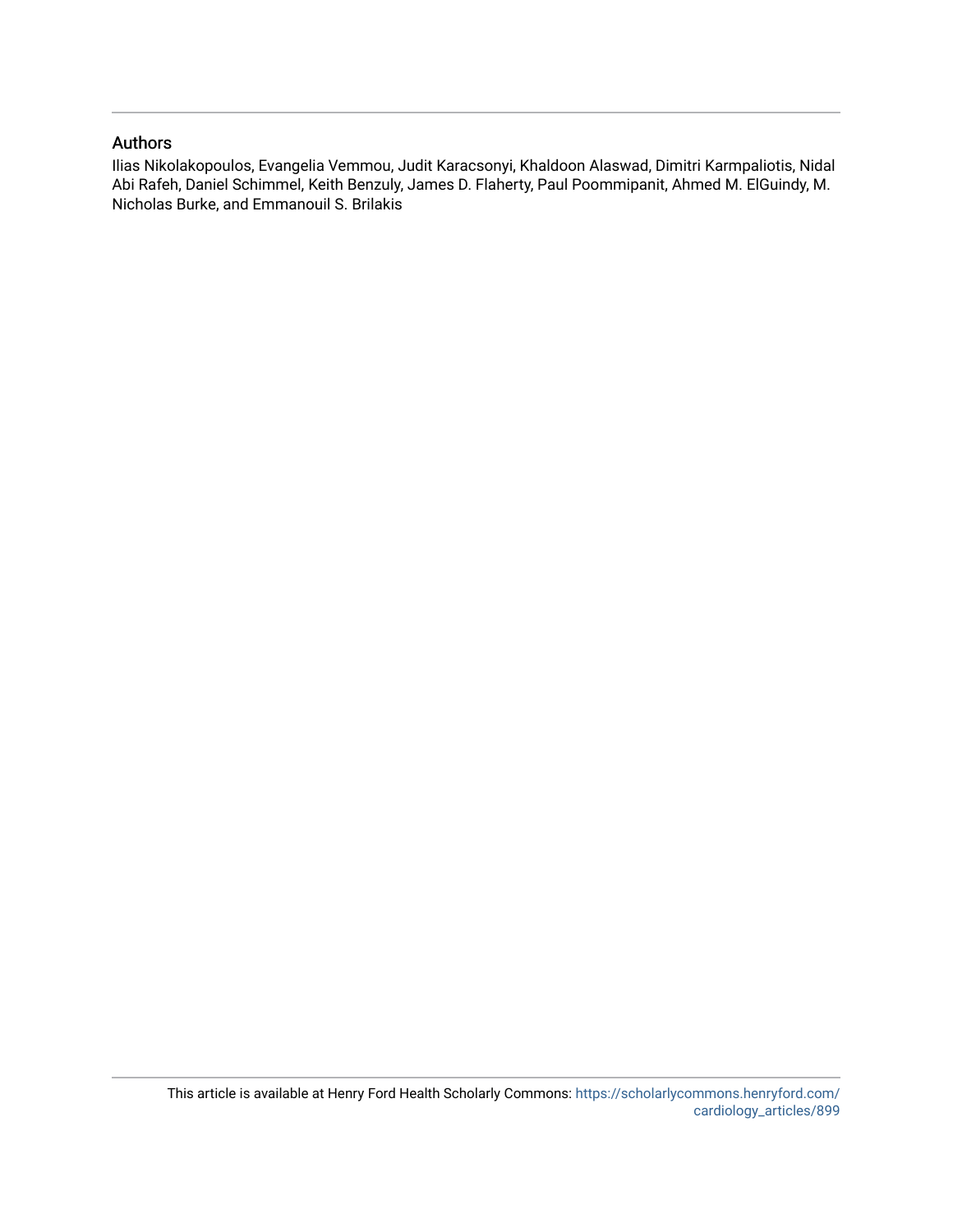### **ARTICLE IN PRESS**

#### [Hellenic Journal of Cardiology xxx \(xxxx\) xxx](https://doi.org/10.1016/j.hjc.2022.02.005)





# Hellenic Journal of Cardiology

journal homepage: [http://www.journals.elsevier.com/](http://www.journals.elsevier.com/hellenic-journal-of-cardiology/) [hellenic-journal-of-cardiology/](http://www.journals.elsevier.com/hellenic-journal-of-cardiology/)

### Correspondence

# Percutaneous coronary intervention of chronic total occlusions involving a bifurcation: Insights from the PROGRESS-CTO registry

Keywords: chronic total occlusion percutaneous coronary intervention bifurcation

#### ABSTRACT

Background: The impact of bifurcations at the proximal or distal cap on the outcomes of chronic total occlusion (CTO) percutaneous coronary intervention (PCI) has received limited study. Methods: We analyzed the clinical, angiographic, and procedural data of 4,584 cases performed in patients between 2012 and 2020 in a global CTO PCI registry. We compared 4 groups according to the bifurcation location: "proximal cap," "distal cap," "proximal and distal cap," and "no bifurcation." Results: The CTO involved a bifurcation in 67% cases, as follows: proximal cap ( $n = 1451, 33\%$ ), distal cap  $(n = 622, 14%)$ , or both caps  $(n = 954, 21%)$ . "Proximal and distal cap" cases had higher J-CTO compared with "proximal cap," "distal cap," and "no bifurcation" cases  $(2.9 \pm 1.1 \text{ vs } 2.5 \pm 1.1 \text{ vs } 2.4 \pm 1.2 \text{ vs } 2.0 \pm 1.2,$ P < 0.0001), and they were also associated with a lower technical success rate (79% vs 85% vs 85% vs 90%,  $P < 0.0001$ ), higher pericardiocentesis rate (1% vs 1% vs 0.2% vs 0.3%,  $P = 0.02$ ), and higher emergency coronary artery bypass graft surgery rate (0.3% vs 0% vs 0% vs 0%,  $P = 0.01$ ). Conclusion: More than two-thirds of CTO PCIs involve a bifurcation, which is associated with lower

technical success and higher risk of complications. © 2022 Hellenic Society of Cardiology. Publishing services by Elsevier B.V. This is an open access article under the CC BY license [\(http://creativecommons.org/licenses/by/4.0/](http://creativecommons.org/licenses/by/4.0/)).

The impact of a side branch in the proximal or distal cap on the success and complication rates of chronic total occlusion percutaneous coronary intervention (CTO PCI) has received limited study.

We analyzed clinical, angiographic, and procedural data of 4,584 CTO PCIs performed in 4,479 patients between 2012 and 2020 in a global CTO PCI registry (NCT02061436). We compared 4 groups according to the bifurcation location: "proximal and distal," "proximal cap," "distal cap," and "no bifurcation." The study was approved by the Institutional Review Board of each center.

Bifurcations were defined by the presence of a side branch of diameter >2 mm within 5 mm of the proximal or distal cap of the CTO lesion. The presence of a bifurcation was visually assessed by the operator after dual injection and before any attempt to cross. A procedure was defined as retrograde if an attempt was made to cross the lesion through a collateral vessel or bypass graft supplying the target vessel distal to the lesion; if not, the procedure was classified as antegrade-only. Technical success was defined as successful CTO revascularization (main vessel only) with an achievement of <30% residual diameter stenosis and Thrombolysis in Myocardial Infarction (TIMI) 3 antegrade flow. In-hospital major adverse cardiovascular events (MACE) include death, myocardial infarction, recurrent angina requiring urgent repeat target vessel or target lesion revascularization (with PCI or coronary artery bypass graft surgery), stroke, and tamponade requiring pericardiocentesis.

Myocardial infarction was defined as per the Third Universal Definition of Myocardial Infarction Type 4<sup>1</sup>.

 $\odot$   $\Box$ 

Categorical variables are presented as percentages and were compared with the chi-square test. Continuous variables are summarized by mean  $\pm$  standard deviation or median [interquartile range] and compared with the t-test, analysis of variance, or Wilcoxon rank-sum test. All P-values refer to overall significance testing between the four groups, unless reported otherwise.

The CTO involved a bifurcation in 67% of all cases, as follows: proximal cap (n = 1451, 32%), distal cap (n = 622, 14%), or both proximal and distal caps ( $n = 954$ , 21%). "Proximal and distal cap" patients were more likely to have had myocardial infarction compared with "proximal cap," "distal cap," and "no bifurcation" patients and also had a higher J-CTO score, greater use of the retrograde approach [\(Table](#page-3-0)), and lower technical success [\(Fig.](#page-4-1)). Inhospital MACE rates differed significantly between the groups, driven by difference in rates of emergency Coronary Artery Bypass Grafting (CABG) and pericardiocentesis ([Table](#page-3-0)). Two of the three emergency CABG surgeries happened in cases with perforation that required pericardiocentesis. Perforation rates, especially Ellis class 2 and cavity spilling, were higher in the "proximal" and "prox-imal and distal cap" groups ([Table\)](#page-3-0). The mechanism of perforation did not differ according to the location of the bifurcation [\(Table](#page-3-0)).

We performed logistic regression analysis adjusting for lesion characteristics (blunt/no stump, lesion length>20 mm, moderate/ severe proximal tortuosity, and moderate/severe calcification), the presence of the bifurcation, and intravascular ultrasound (IVUS) Peer review under responsibility of Hellenic Society of Cardiology. **use.** After adjustment, presence of a bifurcation was significantly

<https://doi.org/10.1016/j.hjc.2022.02.005>

1109-9666/© 2022 Hellenic Society of Cardiology. Publishing services by Elsevier B.V. This is an open access article under the CC BY license ([http://creativecommons.org/](http://creativecommons.org/licenses/by/4.0/) [licenses/by/4.0/\)](http://creativecommons.org/licenses/by/4.0/).

Please cite this article as: I. Nikolakopoulos, E. Vemmou, J. Karacsonyi et al., Percutaneous coronary intervention of chronic total occlusions involving a bifurcation: Insights from the PROGRESS-CTO registry, Hellenic Journal of Cardiology, https://doi.org/10.1016/j.hjc.2022.02.005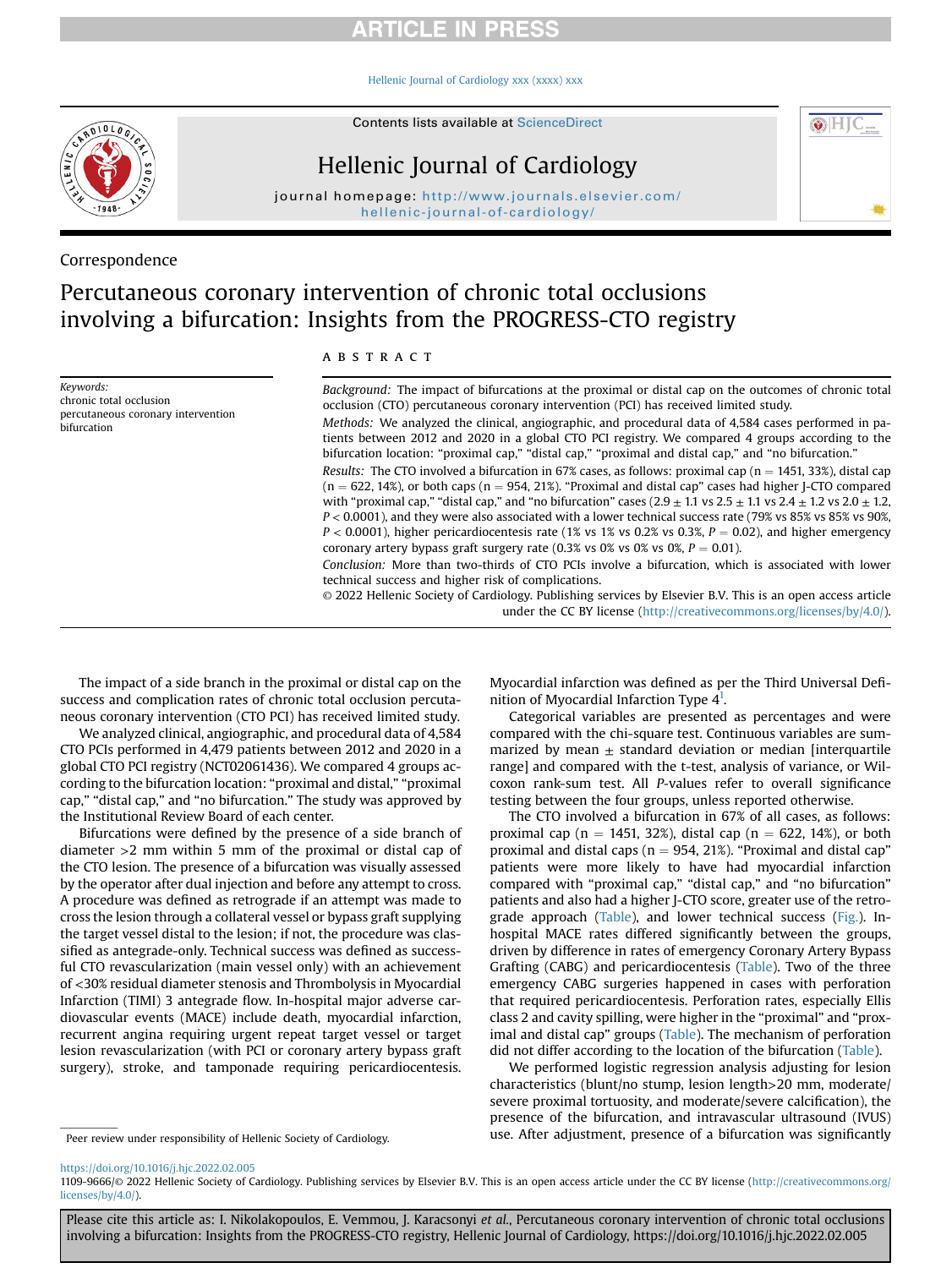### **RTICLE IN PRESS**

#### I. Nikolakopoulos, E. Vemmou, I. Karacsonyi et al. Hellenic Journal of Cardiology xxx (xxxx) xxx

#### <span id="page-3-0"></span>Table

Clinical technical and procedural characteristics and outcomes according to the presence of a bifurcation at the proximal or distal cap or both.

| VARIABLE                            | No bifurcation<br>$n = 1,557$ | Proximal cap<br>$n = 1,451$ | Distal<br>Cap $n = 622$ | Proximal and distal<br>caps $n = 954$ | P-value |
|-------------------------------------|-------------------------------|-----------------------------|-------------------------|---------------------------------------|---------|
| Age, years, mean $\pm$ SD           | $67\pm10$                     | $67\pm10$                   | $65\pm10$               | $64\pm10$                             | $0.4\,$ |
| Previous MI, %                      | 40                            | 41                          | 35                      | 47                                    | < .0001 |
| Target vessel,%                     |                               |                             |                         |                                       | < .0001 |
| $\bullet$ RCA                       | 53                            | 45                          | 56                      | 55                                    |         |
| $\bullet$ LAD                       | 26                            | 35                          | 16                      | 23                                    |         |
| $\bullet$ LCX                       | 19                            | 18                          | 25                      | 21                                    |         |
| $\bullet$ Other                     | 2                             | 2                           | 3                       | $\mathbf{1}$                          |         |
| J-CTO score, mean $\pm$ SD          | $2 \pm 1.2$                   | $2.5 \pm 1.1$               | $2.4 \pm 1.2$           | $2.9 \pm 1$                           | < .0001 |
| Crossing strategies used, %         |                               |                             |                         |                                       |         |
| $\bullet$ AWE                       | 89                            | 90                          | 87                      | 85                                    | < .0001 |
| $\bullet$ ADR                       | 22                            | 24                          | 24                      | 26                                    | 0.06    |
| • Retrograde                        | 17                            | 27                          | 35                      | 43                                    | < .0001 |
| First crossing strategy, %          |                               |                             |                         |                                       |         |
| $\bullet$ AWE                       | 86                            | 86                          | 81                      | 85                                    | < .0001 |
| $\bullet$ ADR                       | 6                             | 4                           | 6                       | 3                                     |         |
| $\bullet$ Retrograde                | 6                             | 9                           | 11                      | 17                                    |         |
| Successful crossing strategy, %     |                               |                             |                         |                                       |         |
| $\bullet$ AWE                       | 65                            | 56                          | 50                      | 41                                    | < .0001 |
| $\bullet$ ADR                       | 17                            | 16                          | 13                      | 15                                    |         |
| • Retrograde                        | 9                             | 14                          | 22                      | 22                                    |         |
| MCS use, %                          | 3.6                           | 2.4                         | 1.9                     | 2.4                                   | 0.08    |
| • Prophylactic                      | 2.3                           | 1.9                         | 1.1                     | 1.4                                   | $0.2\,$ |
| $\bullet$ Urgent                    | 0.5                           | 0.3                         | 0.5                     | 0.7                                   | 0.45    |
| Technical success, %                | 91                            | 85                          | 85                      | 78                                    | < .0001 |
| Procedure time, min, median [IQR]   | 101 [67,150]                  | 113 [74,166]                | 120 [85,173]            | 133 [91,190]                          | < .0001 |
| Contrast volume, mL, median [IQR]   | 209 [150,300]                 | 220 [155,300]               | 220 [155,300]           | 240 [170,300]                         | < 0001  |
| AK radiation dose, Gy, median [IQR] | $2.3$ [1.2,3.5]               | 2[1.1, 3.4]                 | $2.3$ [1.3,3.8]         | $2.5$ [1.5,4.1]                       | < .0001 |
| Perforation, %                      | 1.93                          | 3.8                         | 3                       | 4.6                                   | 0.0009  |
| <b>Class</b>                        |                               |                             |                         |                                       |         |
| $\bullet$ Ellis 1                   | 33                            | 24                          | 44                      | 23                                    | 0.08    |
| $\bullet$ Ellis 2                   | 22                            | 40                          | 37                      | 51                                    |         |
| $\bullet$ Ellis 3                   | 41                            | 27                          | 19                      | 13                                    |         |
| • Cavity-spilling                   | 3.7                           | 9                           | 0                       | 13                                    |         |
| Mechanism                           |                               |                             |                         |                                       |         |
| $\bullet$ Wire                      | 38                            | 51                          | 26                      | 51                                    | 0.18    |
| • Microcatheter                     | 3                             | 9                           | $\bf{0}$                | 12                                    | 0.18    |
| • Balloon                           | $\overline{7}$                | 11                          | 11                      | 12                                    | 0.92    |
| $\bullet$ Stent                     | 10                            | $\overline{7}$              | 11                      | $\overline{2}$                        | 0.44    |
| In-hospital MACE, %                 | $\mathbf{1}$                  | $\overline{2}$              | $\mathbf{1}$            | 2.4                                   | 0.04    |
| $\bullet$ Death                     | 0.4                           | 0.3                         | 0.2                     | 0.2                                   | 0.78    |
| $\bullet$ MI                        | 0.3                           | 0.5                         | 0.7                     | $\mathbf{1}$                          | 0.21    |
| $\bullet$ Re-PCI                    | 0.1                           | 0.1                         | 0                       | $\mathbf{0}$                          | 0.79    |
| $\bullet$ Re-CABG                   | 0                             | 0                           | 0                       | 0.3                                   | 0.01    |
| • Stroke                            | 0.1                           | 0.2                         | 0.2                     | 0.2                                   | 0.94    |
| • Pericardiocentesis                | 0.3                           | $\mathbf{1}$                | 0.2                     | $\mathbf{1}$                          | 0.02    |

CTO, chronic total occlusion; PCI, percutaneous coronary intervention; MI, myocardial infarction; CABG, coronary artery bypass graft; RCA, right coronary artery; LAD, left anterior descending; LCX, left circumflex; J-CTO, Japanese multicenter chronic total occlusion registry; MCS, mechanical circulatory support; AK, air kerma; Gy, gray; MACE, major adverse cardiovascular events; SD, standard deviation; IQR, interquartile range.

associated with a lower technical success when compared with absence of any bifurcation (odds ratio [OR] for the proximal cap: 0.63; 95% confidence intervals [CI]: 0.44 to 0.89; *P*-value  $= 0.009$ , OR for the distal cap: 0.59; 95% CI: 0.39 to 0.89; P-value  $= 0.01$ , OR for proximal and distal caps: 0.54; 95% CI: 0.37 to 0.77; P-value  $<$ 0.001). A first-order interaction term of intravascular ultrasound (IVUS) use and bifurcation presence was not significantly associated with a technical success (OR for the proximal cap: 1.81; 95% CI: 0.78 to 4.26; P-value  $= 0.17$ , OR for the distal cap: 1.57; 95% CI: 0.55 to 4.48; P-value  $= 0.39$ , OR for proximal and distal caps: 1; 95% CI: 0.44 to 2.25; P-value  $= 0.99$ ).

We performed the same analysis for the endpoint of perforation. After adjustment, presence of a proximal and distal cap bifurcation was significantly associated with higher perforation rates when compared with absence of any bifurcation (OR for the proximal cap: 2.16; 95% CI: 0.97 to 4.81; *P*-value  $= 0.06$ , OR for the distal cap: 2.29; 95% CI: 0.89 to 5.87; P-value  $= 0.08$ , OR for proximal

and distal caps: 2.38; 95% CI: 1.05 to 5.43; P-value = 0.04). An interaction term of IVUS use and bifurcation presence was not associated with perforation rates (OR for the proximal cap: 0.48; 95% CI: 0.16 to 1.47; P-value = 0.19, OR for the distal cap: 0.38; 95% CI: 0.09 to 1.58; P-value  $=$  0.18, OR for proximal and distal caps: 0.29; 95% CI: 0.08 to 1; P-value = 0.05).

Bifurcations involving the CTO were more common in our study compared with previous CTO PCI series that used the visual inspec-tion of the angiogram and the same definition<sup>2,[3](#page-4-3)</sup>. Our study did not assess for side branches within the CTO segment, as performed in previous studies. In addition, we included any side branch present within 5 mm of the proximal or distal cap, irrespective of the degree of stenosis.

CTO lesions involving a bifurcation had lower technical success rates. As reported in previous studies, CTOs involving a bifurcation also had a higher risk of complications, namely emergency  $CABG<sup>2,3</sup>$  $CABG<sup>2,3</sup>$  $CABG<sup>2,3</sup>$ and perforation. In contrast to previous studies<sup>[4](#page-4-4)</sup>, the rate of

Please cite this article as: I. Nikolakopoulos, E. Vemmou, J. Karacsonyi et al., Percutaneous coronary intervention of chronic total occlusions involving a bifurcation: Insights from the PROGRESS-CTO registry, Hellenic Journal of Cardiology, https://doi.org/10.1016/j.hjc.2022.02.005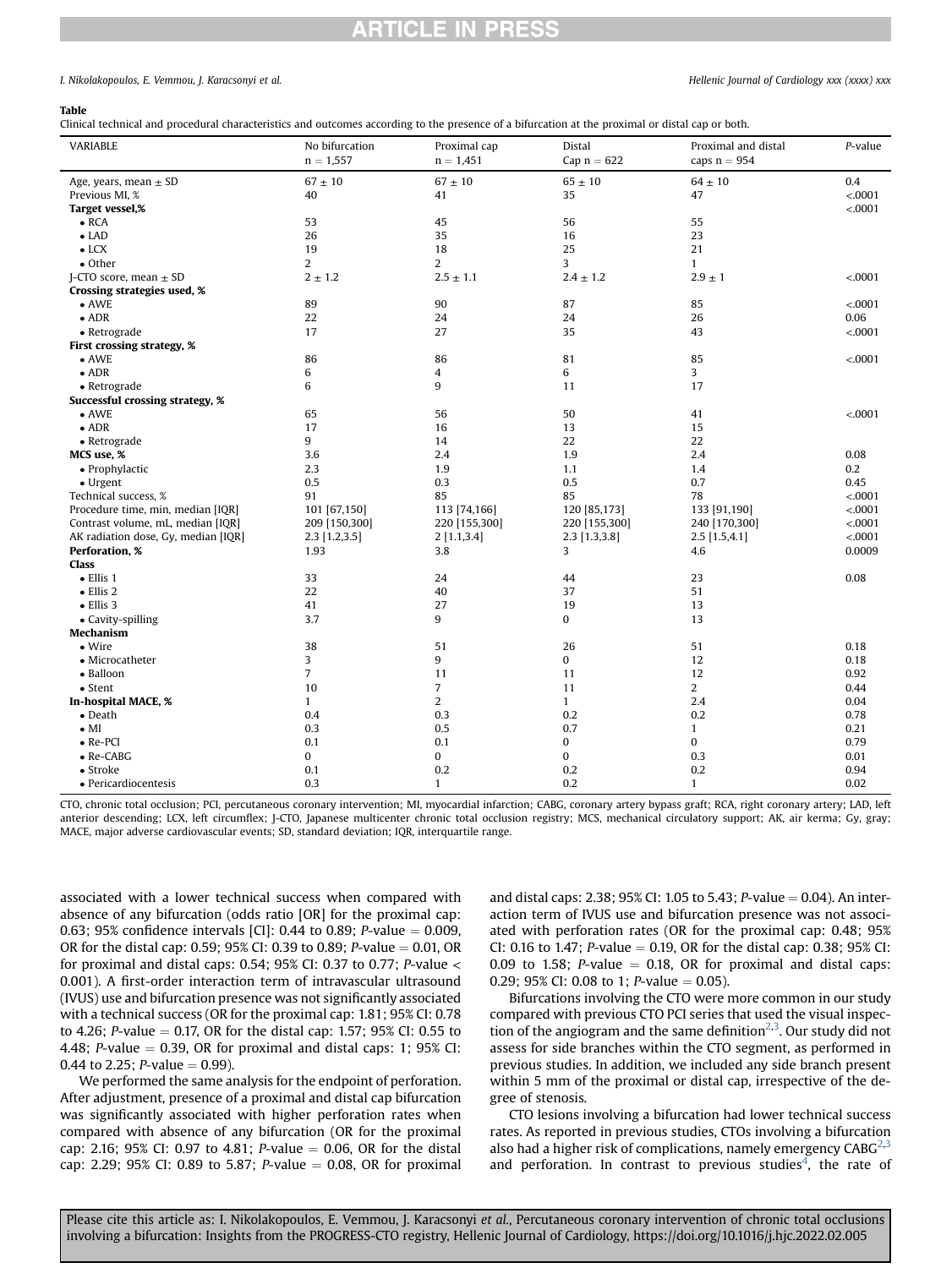### RTICLE IN PRES

<span id="page-4-1"></span>I. Nikolakopoulos, E. Vemmou, I. Karacsonyi et al. Hellenic Journal of Cardiology xxx (xxxx) xxx



Figure. In-hospital outcomes after chronic total occlusion percutaneous coronary intervention according to the presence of a bifurcation at the proximal or distal cap or both. MACE, major adverse cardiovascular events; CABG, coronary artery bypass graft.

periprocedural MI was not higher in lesions involving a bifurcation, possibly because systematic biomarker measurements were not performed in our study.

Our study does not assess the incidence and impact of side branch occlusion or use of specific bifurcation wiring and stenting techniques.<sup>[5](#page-4-5)</sup> In addition, we cannot determine which technique (antegrade wiring, dissection/re-entry, or retrograde) caused each perforation. Finally, bifurcations were operator-reported and not based on core laboratory adjudication.

In conclusion, two-thirds of CTO lesions involve a bifurcation, most commonly at the proximal cap. The presence of a bifurcation is associated with a lower technical success and higher risk of complications, especially when there is a bifurcation in both the proximal and the distal cap.

#### Funding

The authors are grateful for the generosity of our many philanthropy partners, including our anonymous donors, Drs. Mary Ann and Donald A. Sens, Ms. Dianne and Dr. Cline Hickok, Ms. Charlotte and Mr. Jerry Golinvaux Family Fund, the Roehl Family Foundation, and the Joseph Durda Foundation, Ms. Wilma and Mr. Dale Johnson, for making this work possible at the Minneapolis Heart Institute Foundation's Science Center for Coronary Artery Disease (CCAD).

#### Disclosures

Dr. Nikolakopoulos: nothing to disclose; Dr. Vemmou: nothing to disclose; Dr. Karacsonyi: nothing to disclose; Dr. Alaswad: consulting fees from Terumo and Boston Scientific; consultant, no financial, Abbott Laboratories; Dr. Karmpaliotis: speaker honoraria: Abbott Vascular, Boston Scientific, Medtronic, Vascular Solutions. Dr. Poomimanit: proctor-Asahi Intecc, Inc, proctor-Abbott Vascular, and faculty-Medtronic National Fellows Course; Dr. Abi Rafeh: proctor and speaker honoraria from Boston Scientific and Abbott Vascula; Dr.ElGuindy: proctorship fees from Boston Scientific; Dr. Burke: shareholder in Egg Medical and MHI Ventures; Dr. Brilakis: consulting/speaker honoraria from Abbott Vascular, American Heart Association (associate editor Circulation), Amgen, Asahi Intecc, Biotronik, Boston Scientific, Cardiovascular Innovations Foundation (Board of Directors), CSI, Elsevier, GE Healthcare, IMDS, Medicure, Medtronic, Siemens, and Teleflex; research support: Boston Scientific, GE Healthcare; owner, Hippocrates LLC; shareholder: MHI Ventures, Cleerly Health, Stallion Medical.

### Acknowledgements

Study data were collected and managed using Research Electronic Data Capture (REDCap) electronic data capture tools hosted at the Minneapolis Heart Institute Foundation (MHIF), Minneapolis, Minnesota. REDCap is a secure, web-based application designed to support data capture for research studies, providing: (1) an intuitive interface for validated data entry; (2) audit trails for tracking data manipulation and export procedures; (3) automated export procedures for seamless data downloads to common statistical packages; and (4) procedures for importing data from external sources.

#### References

- <span id="page-4-0"></span>1. [Thygesen K, Alpert JS, Jaffe AS, Simoons ML, Chaitman BR, White HD. Third](http://refhub.elsevier.com/S1109-9666(22)00025-2/sref1) Universal Defi[nition of Myocardial Infarction.](http://refhub.elsevier.com/S1109-9666(22)00025-2/sref1) Circulation. 2012;126(16):  $2020 - 2035.$  $2020 - 2035.$  $2020 - 2035.$
- <span id="page-4-2"></span>2. Ojeda S, Pan M, Gutiérrez A, et al. Bifurcation lesions involved in the recanaliza[tion process of coronary chronic total occlusions: Incidence, treatment and clin](http://refhub.elsevier.com/S1109-9666(22)00025-2/sref2)[ical implications.](http://refhub.elsevier.com/S1109-9666(22)00025-2/sref2) Int J Cardiol.  $2017;230:432-438$  $2017;230:432-438$ .
- <span id="page-4-3"></span>3. [Galassi AR, Boukhris M, Tomasello SD, et al. Incidence, treatment, and in-hospital](http://refhub.elsevier.com/S1109-9666(22)00025-2/sref3) [outcome of bifurcation lesions in patients undergoing percutaneous coronary in](http://refhub.elsevier.com/S1109-9666(22)00025-2/sref3)[terventions for chronic total occlusions.](http://refhub.elsevier.com/S1109-9666(22)00025-2/sref3) Coron Artery Dis. 2015;26(2):142-[149.](http://refhub.elsevier.com/S1109-9666(22)00025-2/sref3)
- <span id="page-4-4"></span>4. [Paizis I, Manginas A, Voudris V, Pavlides G, Spargias K, Cokkinos DV. Percuta](http://refhub.elsevier.com/S1109-9666(22)00025-2/sref4)[neous coronary intervention for chronic total occlusions: the role of side-](http://refhub.elsevier.com/S1109-9666(22)00025-2/sref4)branch obstruction. [EuroIntervention: J EuroPCR Collab Work Group Intervent Car](http://refhub.elsevier.com/S1109-9666(22)00025-2/sref4)[diol Euro Soc Cardiol](http://refhub.elsevier.com/S1109-9666(22)00025-2/sref4). 2009;4(5):600-[606](http://refhub.elsevier.com/S1109-9666(22)00025-2/sref4).
- <span id="page-4-5"></span>5. [Nguyen-Trong P, Rangan BV, Karatasakis A, et al. Predictors and outcomes of](http://refhub.elsevier.com/S1109-9666(22)00025-2/sref5) [side-branch occlusion in coronary chronic total occlusion interventions.](http://refhub.elsevier.com/S1109-9666(22)00025-2/sref5) J Inva-sive Cardiol[. 2016;28\(4\):168](http://refhub.elsevier.com/S1109-9666(22)00025-2/sref5)-[173.](http://refhub.elsevier.com/S1109-9666(22)00025-2/sref5)

Ilias Nikolakopoulos, Evangelia Vemmou, Judit Karacsonyi Minneapolis Heart Institute Foundation and Minneapolis Heart Institute, Abbott Northwestern Hospital, Minneapolis, MN, USA

> Khaldoon Alaswad Henry Ford Hospital, Detroit, MI, USA

Dimitri Karmpaliotis Columbia University, New York, NY, USA

Nidal Abi Rafeh

St. George Hospital University Medical Center, Beirut, Lebanon

Please cite this article as: I. Nikolakopoulos, E. Vemmou, J. Karacsonyi et al., Percutaneous coronary intervention of chronic total occlusions involving a bifurcation: Insights from the PROGRESS-CTO registry, Hellenic Journal of Cardiology, https://doi.org/10.1016/j.hjc.2022.02.005